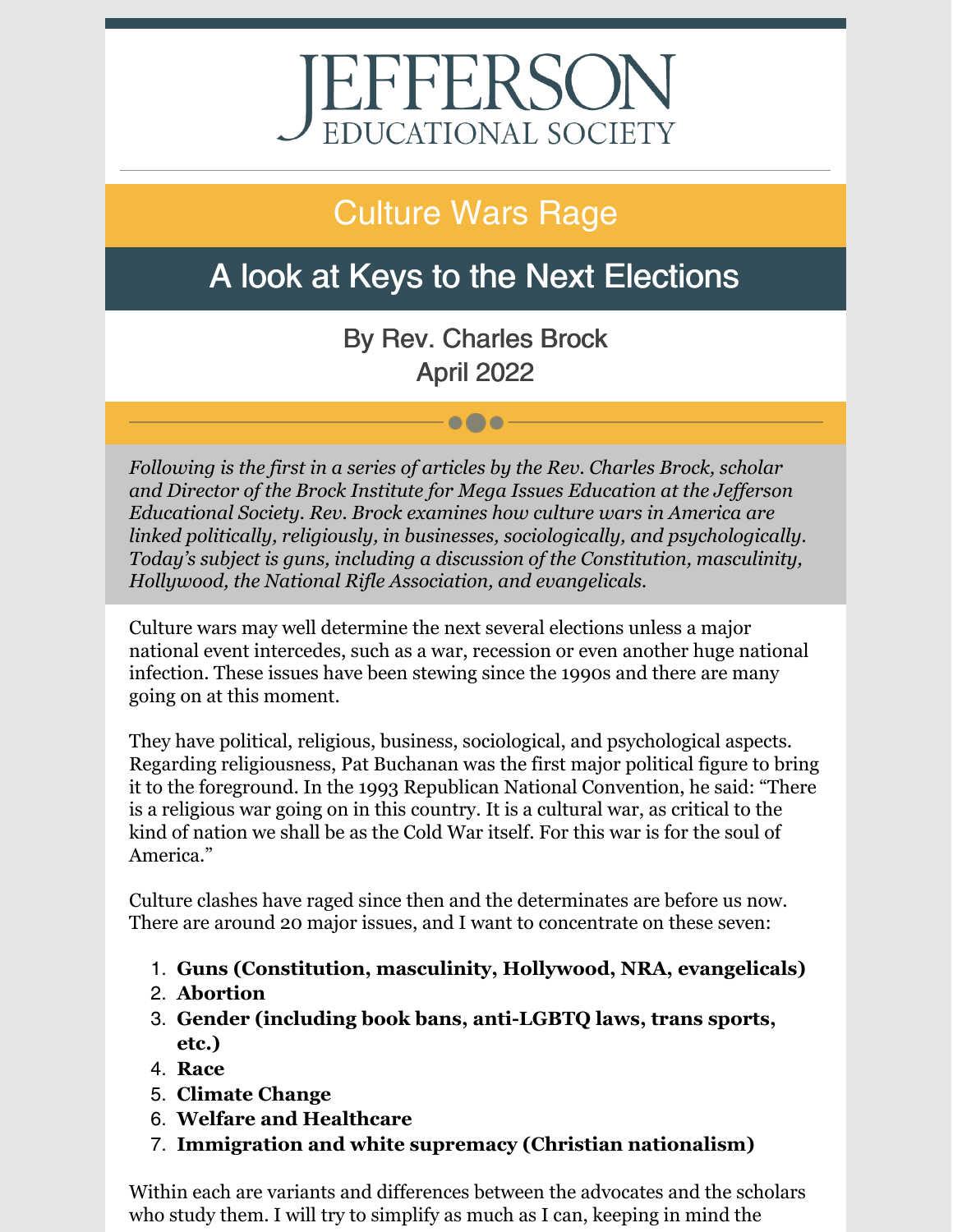broader picture and the interrelationships.

#### **GUNS**

Let us begin with the Constitution and the famed Second Amendment.

#### *A well-regulated Militia, being necessary to the security of a free State, the right of the people to keep and bear Arms, shall not be infringed.*

The meaning of this tortured sentence has long been debated, at least from 1789. The Supreme Court has weighed in several times. The question of how the Second Amendment applies to carrying guns in public is an open one. When the Supreme Court established an individual right to own guns in 2008 by a 5 to 4 vote in District of Columbia v. Heller, it addressed only the right to keep firearms in the home for self-defense.

Looking at the Second Amendment, one can see that the placement of commas is crucial. Drop the commas and the meaning changes. Some state-ratified versions omitted the first or final commas. For example, ratification acts from New York, Pennsylvania, Rhode Island, and South Carolina contained only one comma, but with differences in capitalization. Pennsylvania's act states:

*A well-regulated Militia being necessary to the security of a free State, the right of the people to keep and bear Arms shall not be infringed.*

The ratification act from New Jersey has no commas:

*A well-regulated Militia being necessary to the security of a free State the right of the people to keep and bear Arms shall not be infringed.*

The New Jersey variant makes more sense and links the holding of personal arms to being in a government militia.

I think it should have read, "A well-regulated militia, when necessary to defend against unlawful aggression, can be organized by citizens bearing arms and answerable to the national government." That seems to me what the Founders intended.

Before the Constitution was approved, there were rebellions that had to be put down to make America a nation and not a collection of individuals going wildly their own way. Of Shay's Rebellion in New England in 1786, George Washington wrote, "If three years ago any person had told me that at this day, I should see such a formidable rebellion against the laws and constitutions of our own making as now appears I should have thought him a bedlamite – a fit subject for a mad house." The Whiskey Rebellion in Western Pennsylvania in 1794 was put down by a national militia led by Washington.

Can there be authorized private militias? Certainly not to overthrow the government, as some duly advocate. That is sheer treason. A "well-regulated militia" historically refers to a government agency, not a private one. And it would appear that the "right of the people to keep and bear arms" refers to being in the militia, not a personal right to own guns. But the conservative majority of the Supreme Court decided otherwise in 2008.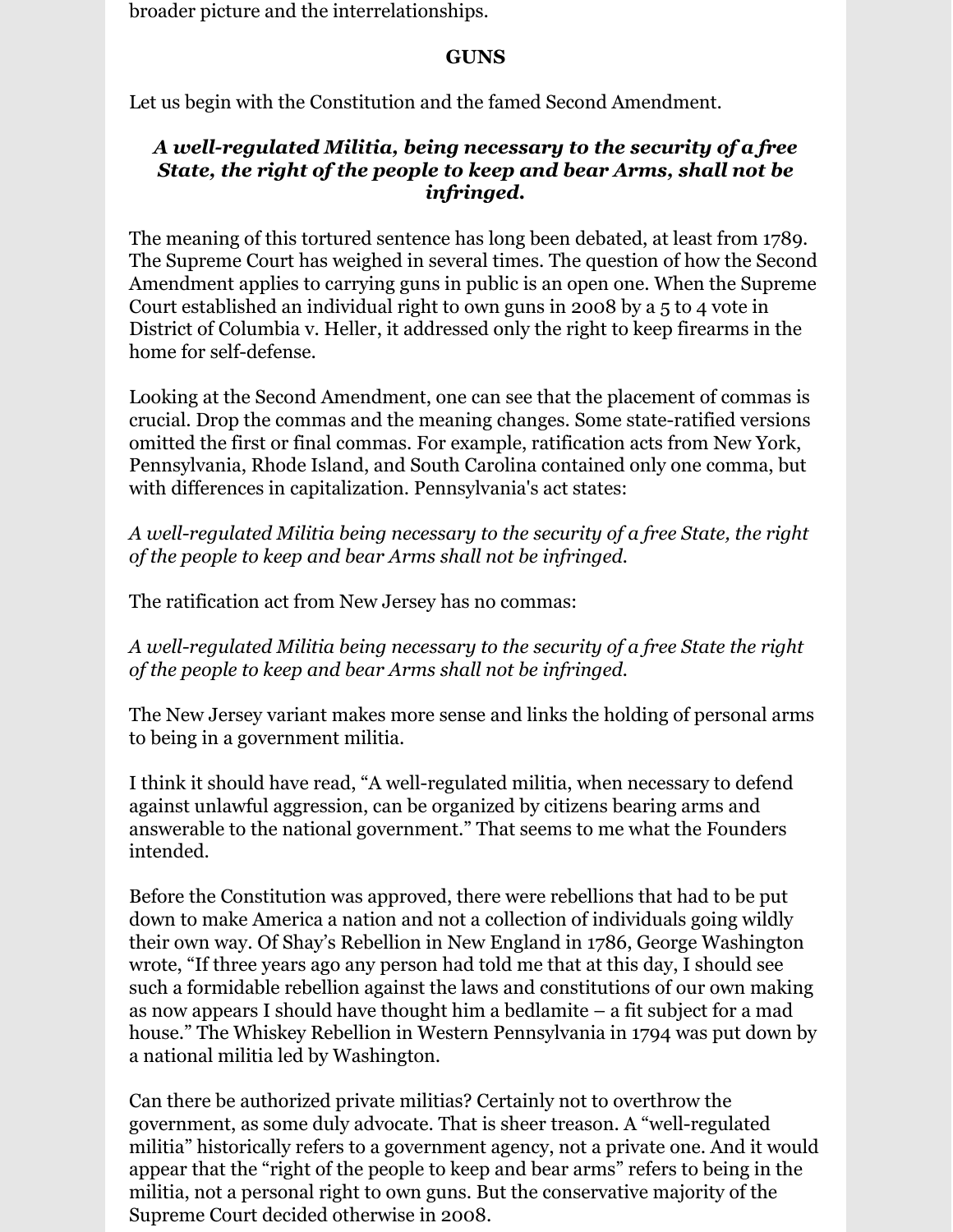That is what helped set off the National Rifle Association to push further for open and closed carry regulations. The gun business flourishes. So now the Republicancontrolled state government of Tennessee, for example, is advocating open carry for 18-year-olds. Wow. Kids that age don't have the necessary brain development to be trusted with weapons or cars, as we have found out to our deep dismay. (I remember how daredevilish I drove way back then. And though I won a sharpshooting medal in the Army, I didn't open-carry my M1 in civvies into Louisville. I'd have been jailed before I could say "Daniel Boone forever").

Many Americans love their guns. My economically poor Pennsylvania relatives rejoiced when they legally bagged a deer for the winter that gave them ample meat for months of cold weather. They also enjoyed the hunt, bonding with our Neanderthal ancestors. The downside of this is the high death rate in the United States due to guns. We are second in the world, after Brazil, in gun deaths. There are more guns than people in the United States.

That brings up another issue that is related to guns – masculinity. "In her recent book*, Jesus and John Wayne: How White Evangelicals Corrupted a Faith and Fractured a Nation*, Calvin University historian Kristin Kobes Du Mez [writes about] a long line of white, alpha-male leaders whose devotion to a militant Christian patriarchy and nationalism inevitably led to exuberant support, among large numbers of white evangelicals, for Donald Trump as president – despite his clear deviation from anything evangelical in a spiritual or behavioral sense. As it turned out, Du Mez argues, obedience wasn't as much about goodness and grace as it was about power and who wielded it."[1]

The title says it well relating John Wayne (and Hollywood generally) to the American cowboy mentality – slow of speech and not saying much at all but good with the pistol. And red-blooded cowboys just got to have a weapon always carried with them. Evangelicals like that – and so have many others (consider Teddy Roosevelt). Actions, not words. Be manly, not girlie. "Man up" was a favorite phrase of 2008 Republican vice presidential nominee Sarah Palin when she criticized Democrats, whom she and others thought favored a feminine approach to America's problems. To paraphrase: Target them there Democratic policy wonks who want to bring socialism to the nation. Line them up. Shoot 'em dead, at least metaphorically. What might that mean? The usual cultural war items as listed above and only the Right have it right.

I vividly remember touring with my cousins in Arizona and stopping in a café for lunch. A big sign *"God, Guts, and Guns made this Country"* was above the counter. All the men wore cowboy hats and stared at us Easterners like we were from Mars. We were, in that café. Though we didn't ask, I somewhat suspect they saw us as representing the Eastern effete.

But that is all wrong. Others may have been misled by this effete idea. But as Nobel Laurate in economics Paul Krugman writes: "(Vladimir) Putin effectively bet that an effete West would stand by as he carried out his conquest [of Ukraine]. Instead, President Biden very effectively mobilized a democratic alliance that has rushed aid to Ukraine and helped humiliate the aggressor. But the next time something like this happens, America might not lead an effective alliance of democracies, because we ourselves will have given up on democratic values"[2] and thus succumbed to a truly dreadful effeteness.

Men and Women. "Regardless of identification as a man or a woman, more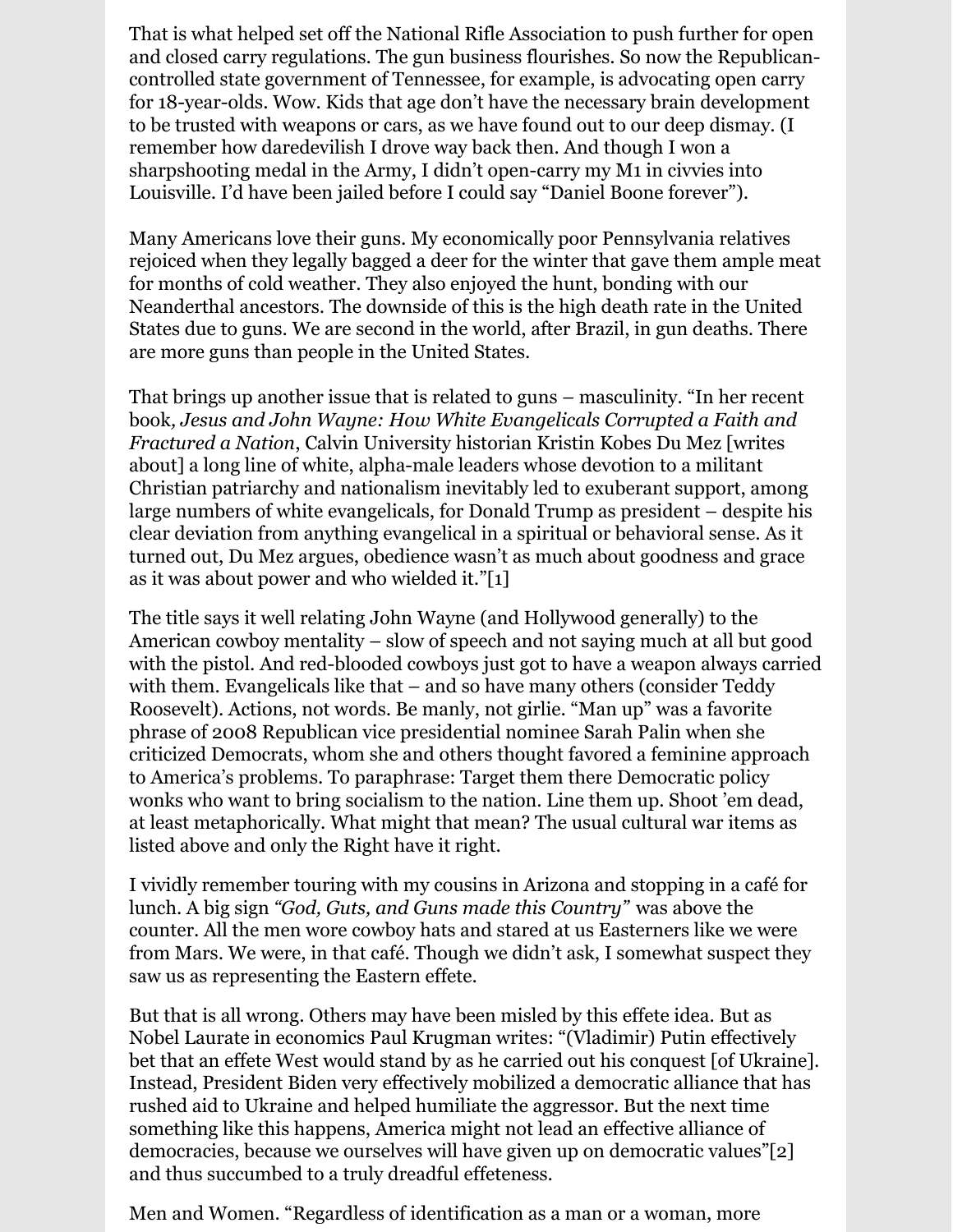stereotypically "masculine" individuals (male and female) – aggressive, assertive, defends beliefs, dominant, forceful, leadership ability, independent, strong personality, willing to take a stand, and willing to take risks – tend to identify with the Republican Party. Individuals (men and women) who are more stereotypically "feminine" – affectionate, compassionate, eager to soothe hurt feelings, gentle, loves children, sensitive to the needs of others, sympathetic, tender, understanding, and warm – tend to identify with the Democratic Party."[3] Guess who the gun lovers are. Misogynist Professor Henry Higgins in *My Fair Lady* sung it: "Why can't a woman be more like a man?"

How much is authoritarian thinking related to guns? The jury is still out on this, but I suspect there is a relationship. If so, it begs us to take notice. America is on a democratic decline. A leading New York Times opinion columnist claims: "For Democrats, and especially for Democratic leadership, the upshot of all of this is that they should give up whatever hope they had that the Republican Party will somehow return to normal, that the fever will break and American politics will snap back to reality. From its base to its leaders, the modern Republican Party is fully in the grip of an authoritarian movement animated by extreme beliefs and fringe conspiracy theories."[4] And guns, guns, guns.

**Are there ways to cross the divide on this**? Liberals can listen to gun owners who mainly want to protect themselves from a crime-ridden society, and that is fair enough. The NRA should become realistic about the unlimited access to guns and insist on background checks for unsuitable people. We all need to understand our cultural differences, and work on love of each other. Tough, but necessary.

Well, I hope the above gives us something to ponder deeply.

### ABOUT THE AUTHOR

The Rev. Charles Brock, an Erie native, is an Emeritus Fellow, Chaplain, and Director of Ministerial Education at Mansfield College, Oxford, UK, where he taught for 35 years. He serves as the Director of the Brock Institute for Mega Issues Education at the Jefferson and as Director of the Institute on the American Dream at Penn State Behrend. Rev. Brock is also acting minister of the First Unitarian Universalist Church of Girard, Pennsylvania. He is a founding member of the Jefferson



Education Society, where he serves as the secretary of the Board of Trustees.

#### End Notes

- 1. Cf: Daniel Harrell, The Alpha-Male Style in American Evangelicalism, CT, October 27, 2020
- 2. Paul Krugman, Putin and the myths of Western decadence, NY Times, March 29, 2022
- 3. Heather L. Ondercin in Thomas Edsall, What We Know About the Women Who Vote for Republicans and the Men Who Do Not, NY Times March 30, 2022
- 4. JAMELLE BOUIE, Ginni Thomas Is No Outlier, NY Times, March 29, 2022